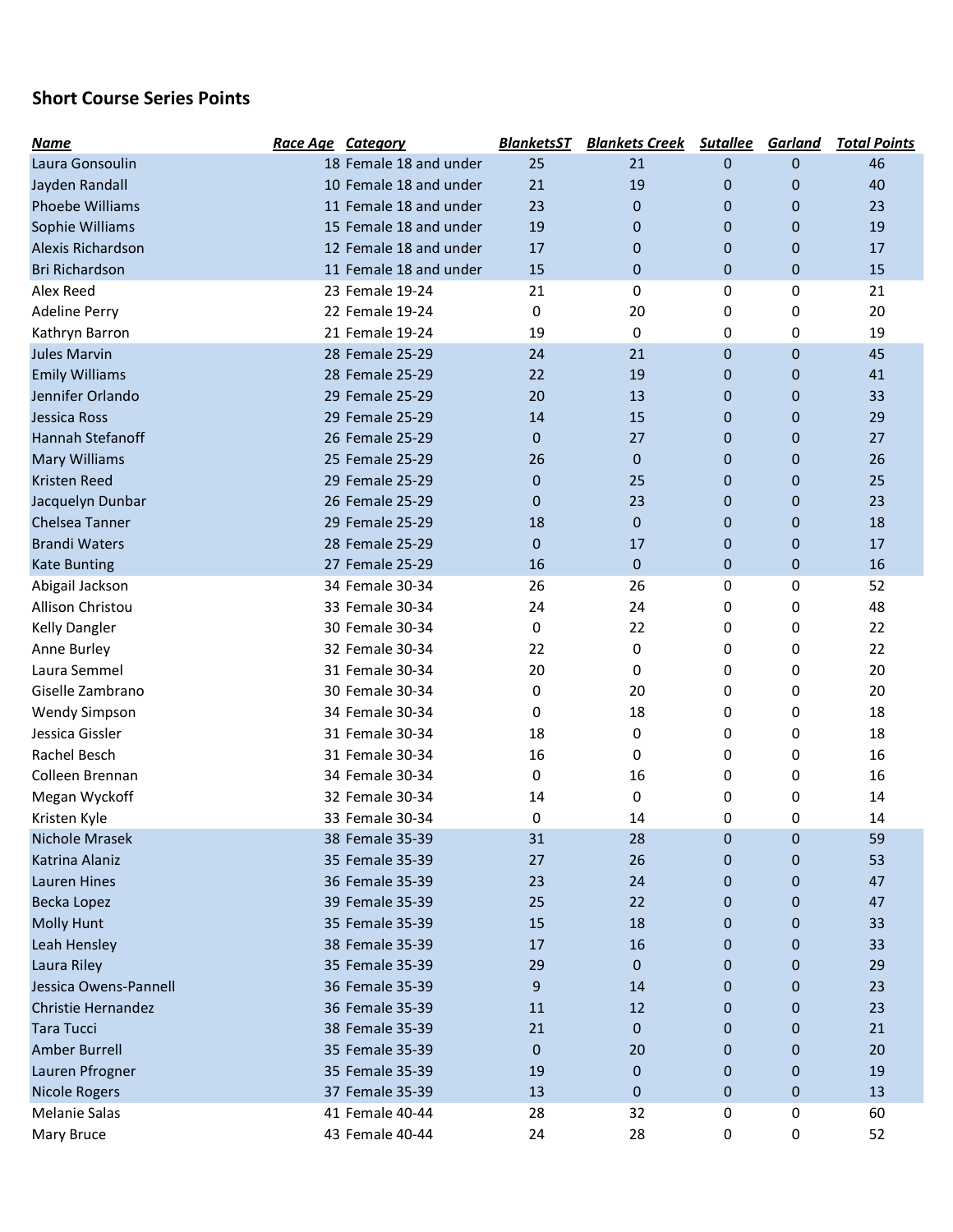| Name                      | <b>Race Age Category</b> | BlanketsST   | <b>Blankets Creek</b> | <b>Sutallee</b> | <b>Garland</b>   | <b>Total Points</b> |
|---------------------------|--------------------------|--------------|-----------------------|-----------------|------------------|---------------------|
| Marta Maldonado           | 43 Female 40-44          | 22           | 30                    | 0               | 0                | 52                  |
| Amy Bowman                | 43 Female 40-44          | 20           | 24                    | 0               | 0                | 44                  |
| Shannon Ledford           | 42 Female 40-44          | 18           | 20                    | 0               | 0                | 38                  |
| <b>Yetive Simmons</b>     | 41 Female 40-44          | 12           | 16                    | 0               | 0                | 28                  |
| Annie Johnston-Jones      | 41 Female 40-44          | 26           | 0                     | 0               | 0                | 26                  |
| Anna Foard                | 41 Female 40-44          | 0            | 26                    | 0               | 0                | 26                  |
| Joon Kim                  | 41 Female 40-44          | 0            | 22                    | 0               | 0                | 22                  |
| Melissa Williams          | 43 Female 40-44          | 0            | 18                    | 0               | 0                | 18                  |
| Abbie Brosseau            | 40 Female 40-44          | 16           | 0                     | 0               | 0                | 16                  |
| Roxana Zeman              | 41 Female 40-44          | 14           | 0                     | 0               | 0                | 14                  |
| Amanda Baluch             | 44 Female 40-44          | 0            | 14                    | 0               | 0                | 14                  |
| Uma Dorn                  | 41 Female 40-44          | 0            | 12                    | 0               | 0                | 12                  |
| Alexis Bender             | 44 Female 40-44          | 0            | 10                    | 0               | 0                | 10                  |
| Jen Wells                 | 40 Female 40-44          | 0            | 8                     | 0               | 0                | 8                   |
| Vikki Frost               | 46 Female 45-49          | 30           | 21                    | $\mathbf 0$     | $\mathbf 0$      | 51                  |
| <b>Stephanie Williams</b> | 48 Female 45-49          | 28           | 23                    | 0               | $\mathbf 0$      | 51                  |
| <b>Stacie Allen</b>       | 48 Female 45-49          | 22           | 17                    | $\mathbf 0$     | $\mathbf 0$      | 39                  |
| Jamie Bobo                | 45 Female 45-49          | 34           | $\mathbf{0}$          | 0               | $\mathbf 0$      | 34                  |
| Amy Sapp                  | 45 Female 45-49          | 32           | $\mathbf{0}$          | 0               | 0                | 32                  |
| <b>Renee Lowe</b>         | 45 Female 45-49          | 18           | 11                    | 0               | $\mathbf 0$      | 29                  |
| Joanna Conroy             | 45 Female 45-49          | $\mathbf{0}$ | 29                    | $\mathbf 0$     | $\mathbf 0$      | 29                  |
| Lenor Bromberg            | 46 Female 45-49          | 14           | 13                    | 0               | $\mathbf 0$      | 27                  |
| <b>Kassie Blocker</b>     | 45 Female 45-49          | $\Omega$     | 27                    | $\Omega$        | $\mathbf 0$      | 27                  |
| Layne Hawkins             | 45 Female 45-49          | 26           | $\mathbf{0}$          | 0               | 0                | 26                  |
| Angelina Treichl          | 48 Female 45-49          | $\mathbf{0}$ | 25                    | $\mathbf 0$     | $\mathbf 0$      | 25                  |
| LaDawn Bradley            | 48 Female 45-49          | 24           | $\mathbf{0}$          | 0               | $\mathbf 0$      | 24                  |
| Diana Silver              | 49 Female 45-49          | 20           | 0                     | 0               | 0                | 20                  |
| Melissa Hembree           | 48 Female 45-49          | $\Omega$     | 19                    | 0               | 0                | 19                  |
| Jennifer Herndon          | 46 Female 45-49          | 16           | $\mathbf{0}$          | 0               | $\mathbf 0$      | 16                  |
| <b>Heather Oaks</b>       | 45 Female 45-49          | $\mathbf{0}$ | 15                    | 0               | 0                | 15                  |
| Stephanie Fickle          | 48 Female 45-49          | 12           | $\mathbf{0}$          | $\Omega$        | 0                | 12                  |
| <b>Tracy Taylor</b>       | 48 Female 45-49          | 10           | $\mathbf{0}$          | 0               | $\mathbf 0$      | 10                  |
| <b>Brenda Neeley</b>      | 48 Female 45-49          | 8            | 0                     | 0               | 0                | 8                   |
| Jennifer Goble            | 46 Female 45-49          | 6            | 0                     | 0               | $\boldsymbol{0}$ | 6                   |
| Pam Rountree              | 54 Female 50-54          | 25           | 26                    | 0               | 0                | 51                  |
| Amy Dickson               | 52 Female 50-54          | 23           | 20                    | 0               | 0                | 43                  |
| Joy Rehman                | 50 Female 50-54          | 17           | 16                    | 0               | 0                | 33                  |
| Donna Werner              | 51 Female 50-54          | 0            | 24                    | 0               | 0                | 24                  |
| Amanda Saltin             | 52 Female 50-54          | 0            | 22                    | 0               | 0                | 22                  |
| <b>Suzanne Fettig</b>     | 53 Female 50-54          | 21           | 0                     | 0               | 0                | 21                  |
| Kari Hawkins              | 50 Female 50-54          | 19           | 0                     | 0               | 0                | 19                  |
| Lynn Kirkland             | 50 Female 50-54          | 0            | 18                    | 0               | 0                | 18                  |
| Angie Reed                | 52 Female 50-54          | 15           | 0                     | 0               | 0                | 15                  |
| Michelle Hudson-Honda     | 53 Female 50-54          | 0            | 14                    | 0               | 0                | 14                  |
| Shiela Catanzarite        | 55 Female 55-59          | 23           | 22                    | 0               | 0                | 45                  |
| <b>Lynn Silvers</b>       | 55 Female 55-59          | 17           | 18                    | 0               | 0                | 35                  |
| Leslie Champion           | 59 Female 55-59          | 21           | 0                     | 0               | 0                | 21                  |
| Laura Lloyd               | 56 Female 55-59          | $\mathbf 0$  | 20                    | 0               | 0                | 20                  |
| Elizabeth Stringfield     | 55 Female 55-59          | 19           | 0                     | $\mathbf 0$     | 0                | 19                  |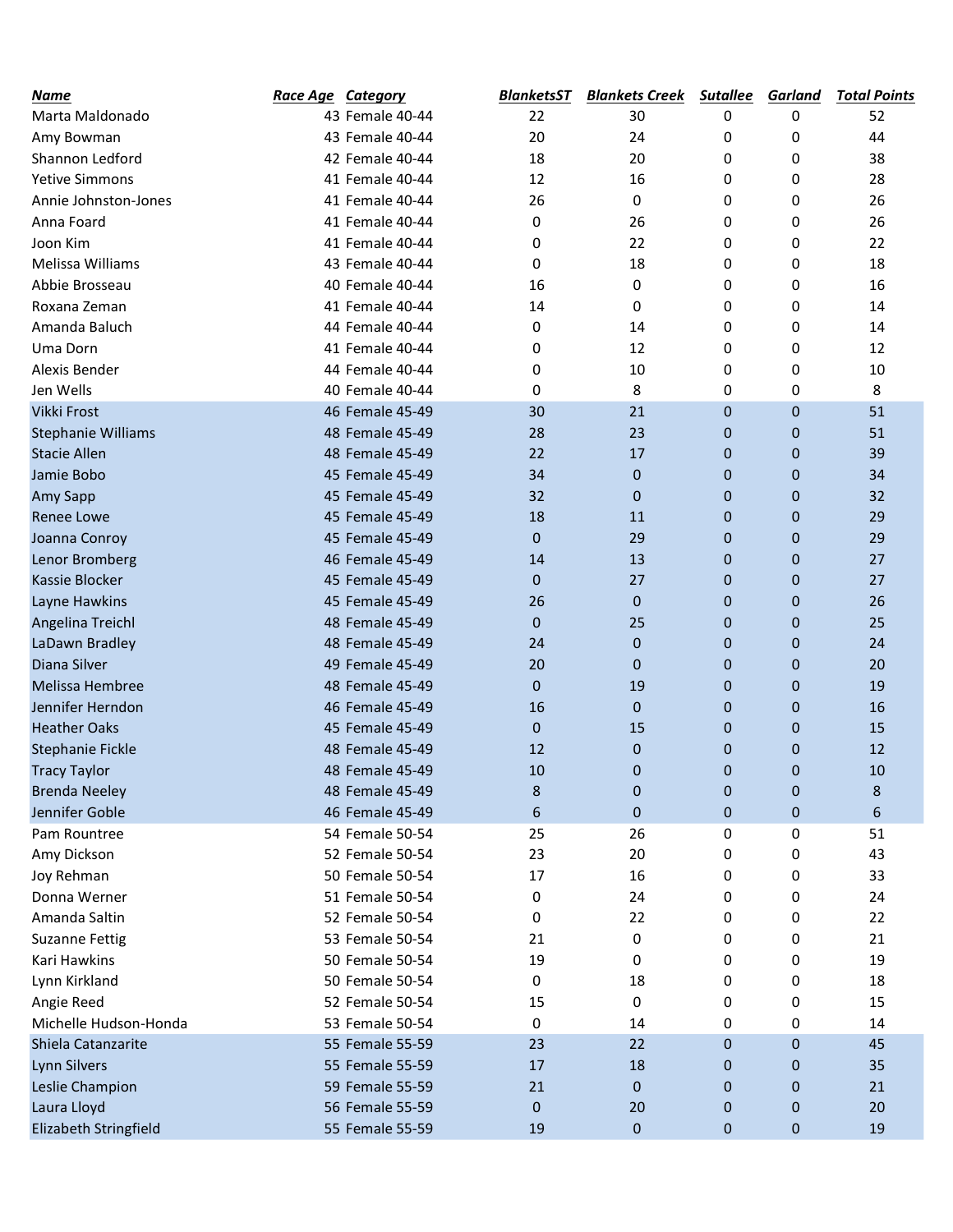| Name                    | <b>Race Age Category</b> |                      | <b>BlanketsST</b> | <b>Blankets Creek</b> | <b>Sutallee</b> | <b>Garland</b> | <b>Total Points</b> |
|-------------------------|--------------------------|----------------------|-------------------|-----------------------|-----------------|----------------|---------------------|
| Laurie Schmeier         |                          | 60 Female 60-64      | 19                | 20                    | 0               | 0              | 39                  |
| Vicki Bertram           |                          | 60 Female 60-64      | 17                | 18                    | 0               | 0              | 35                  |
| Lynn Pinyerd            |                          | 61 Female 60-64      | 23                | 0                     | 0               | 0              | 23                  |
| Julie Jackson           |                          | 60 Female 60-64      | 0                 | 22                    | 0               | 0              | 22                  |
| Jennifer Bonn           |                          | 61 Female 60-64      | 21                | 0                     | 0               | 0              | 21                  |
| <b>Barbara Myrick</b>   |                          | 68 Female 65-69      | 20                | 0                     | 0               | $\mathbf 0$    | 20                  |
| Susan Burkett           |                          | 70 Female 70-74      | 20                | 20                    | 0               | 0              | 40                  |
| Jackie Phillips         |                          | 75 Female 75+        | 20                | 20                    | $\mathbf 0$     | $\mathbf 0$    | 40                  |
| Mason Koller            |                          | 15 Male 18 and under | 21                | 20                    | 0               | 0              | 41                  |
| lan Eastridge           |                          | 18 Male 18 and under | 17                | 22                    | 0               | 0              | 39                  |
| Oliver Polikowsky       |                          | 13 Male 18 and under | 23                | 0                     | 0               | 0              | 23                  |
| Elijah Monnier          |                          | 17 Male 18 and under | 19                | 0                     | 0               | 0              | 19                  |
| Luke Oaks               |                          | 13 Male 18 and under | 0                 | 18                    | 0               | 0              | 18                  |
| <b>Emerson Plantico</b> |                          | 29 Male 25-29        | 25                | 23                    | $\mathbf 0$     | $\mathbf 0$    | 48                  |
| <b>Elliott Graves</b>   |                          | 26 Male 25-29        | 17                | 17                    | 0               | 0              | 34                  |
| Jamison Battaglia       |                          | 25 Male 25-29        | 23                | $\overline{0}$        | 0               | $\mathbf 0$    | 23                  |
| <b>Philip Rodning</b>   |                          | 27 Male 25-29        | 21                | 0                     | 0               | $\mathbf 0$    | 21                  |
| Jacob Matthews          |                          | 29 Male 25-29        | 0                 | 21                    | 0               | $\mathbf 0$    | 21                  |
| <b>Dillon Dunbar</b>    |                          | 26 Male 25-29        | 0                 | 19                    | 0               | $\mathbf 0$    | 19                  |
| <b>Austin Mason</b>     |                          | 25 Male 25-29        | 19                | $\overline{0}$        | 0               | $\mathbf 0$    | 19                  |
| Clay Williams           |                          | 27 Male 25-29        | 15                | 0                     | 0               | $\pmb{0}$      | 15                  |
| <b>Billy Anderson</b>   |                          | 34 Male 30-34        | 28                | 26                    | 0               | 0              | 54                  |
| <b>Ritesh Patel</b>     |                          | 32 Male 30-34        | 24                | 24                    | 0               | 0              | 48                  |
| <b>Nick Brouillette</b> |                          | 32 Male 30-34        | 22                | 22                    | 0               | 0              | 44                  |
| Christian Abrams        |                          | 30 Male 30-34        | 16                | 14                    | 0               | 0              | 30                  |
| <b>Winston Dangler</b>  |                          | 31 Male 30-34        | 0                 | 28                    | 0               | 0              | 28                  |
| James Excell            |                          | 30 Male 30-34        | 12                | 16                    | 0               | 0              | 28                  |
| Jeff Wiesburg           |                          | 32 Male 30-34        | 26                | 0                     | 0               | 0              | 26                  |
| Ryan Morson             |                          | 31 Male 30-34        | 0                 | 20                    | 0               | 0              | 20                  |
| Connor Morozumi         |                          | 32 Male 30-34        | 20                | 0                     | 0               | 0              | 20                  |
| Kurt Cortazzo           |                          | 32 Male 30-34        | 18                | 0                     | 0               | 0              | 18                  |
| <b>Brandon Gray</b>     |                          | 34 Male 30-34        | 0                 | 18                    | 0               | 0              | 18                  |
| <b>Anthony Myrick</b>   |                          | 32 Male 30-34        | 14                | 0                     | 0               | 0              | 14                  |
| David Kyle              |                          | 34 Male 30-34        | 0                 | 12                    | 0               | 0              | 12                  |
| John-David Huff         |                          | 37 Male 35-39        | 20                | 25                    | 0               | $\mathbf 0$    | 45                  |
| Jared Huller            |                          | 39 Male 35-39        | 18                | 23                    | 0               | 0              | 41                  |
| Christopher McCoy       |                          | 38 Male 35-39        | 0                 | 27                    | 0               | 0              | 27                  |
| <b>Brent Jackson</b>    |                          | 37 Male 35-39        | 14                | 13                    | 0               | 0              | 27                  |
| Josiah Battaglia        |                          | 38 Male 35-39        | 26                | $\mathbf{0}$          | 0               | $\mathbf 0$    | 26                  |
| Paul Magnuson           |                          | 35 Male 35-39        | 24                | 0                     | 0               | $\pmb{0}$      | 24                  |
| <b>Oscar Gomez</b>      |                          | 35 Male 35-39        | 22                | 0                     | 0               | 0              | 22                  |
| <b>Eric Fraser</b>      |                          | 35 Male 35-39        | $\mathbf 0$       | 21                    | 0               | $\mathbf 0$    | 21                  |
| <b>Josh Matthews</b>    |                          | 38 Male 35-39        | 0                 | 19                    | 0               | 0              | 19                  |
| <b>Christopher Rugg</b> |                          | 38 Male 35-39        | $\mathbf 0$       | 17                    | 0               | 0              | 17                  |
| Michael O'Brien         |                          | 36 Male 35-39        | 16                | 0                     | 0               | 0              | 16                  |
| <b>Amber Devine</b>     |                          | 39 Male 35-39        | $\mathbf 0$       | 15                    | 0               | $\pmb{0}$      | 15                  |
| Scott Beardsley         |                          | 41 Male 40-44        | 29                | 26                    | 0               | 0              | 55                  |
| Ryan Knight             |                          | 40 Male 40-44        | 27                | 22                    | 0               | 0              | 49                  |
| Chris Keith             |                          | 41 Male 40-44        | 21                | 20                    | 0               | 0              | 41                  |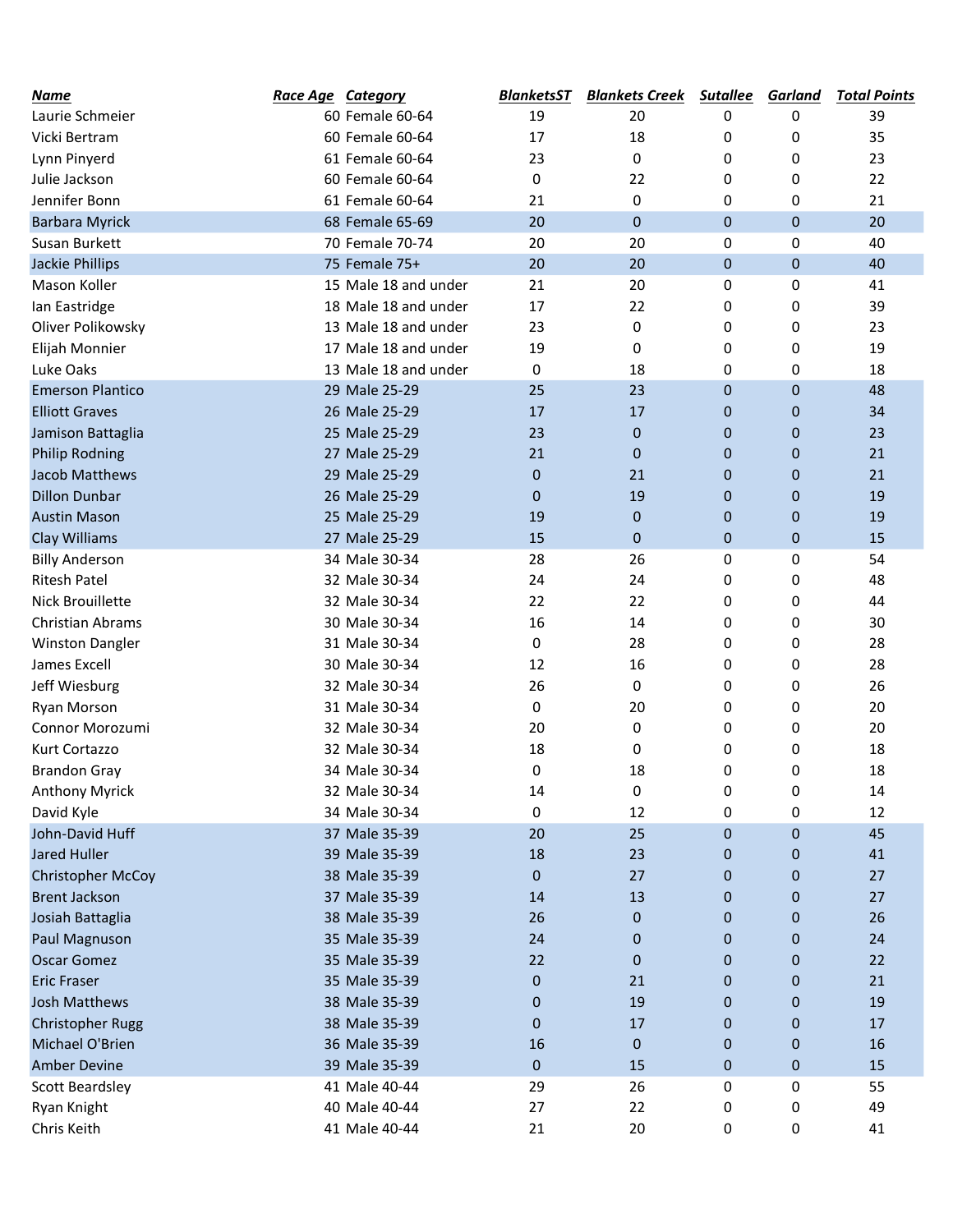| Name                     | <b>Race Age Category</b> |               | <b>BlanketsST</b> | <b>Blankets Creek</b> | <b>Sutallee</b> | <b>Garland</b>   | <b>Total Points</b> |
|--------------------------|--------------------------|---------------|-------------------|-----------------------|-----------------|------------------|---------------------|
| Jay Kolodzinski          |                          | 40 Male 40-44 | 33                | 0                     | 0               | 0                | 33                  |
| Steven Alaniz            |                          | 42 Male 40-44 | 17                | 14                    | 0               | 0                | 31                  |
| Jason Burrell            |                          | 41 Male 40-44 | 13                | 18                    | 0               | 0                | 31                  |
| Corey Bobo               |                          | 44 Male 40-44 | 31                | 0                     | 0               | 0                | 31                  |
| Joseph Salter            |                          | 43 Male 40-44 | 11                | 16                    | 0               | 0                | 27                  |
| Carlos Felfoldi          |                          | 41 Male 40-44 | 25                | 0                     | 0               | 0                | 25                  |
| <b>Justin Elmore</b>     |                          | 44 Male 40-44 | 0                 | 24                    | 0               | 0                | 24                  |
| Troy Polikowsky          |                          | 44 Male 40-44 | 23                | 0                     | 0               | 0                | 23                  |
| <b>Grant Carmichael</b>  |                          | 40 Male 40-44 | 19                | 0                     | 0               | 0                | 19                  |
| Zack Nelson              |                          | 42 Male 40-44 | 15                | 0                     | 0               | 0                | 15                  |
| <b>Bob Czaplicki</b>     |                          | 40 Male 40-44 | 9                 | 0                     | 0               | 0                | 9                   |
| Jason Kunzman            |                          | 43 Male 40-44 | 7                 | 0                     | 0               | 0                | $\overline{7}$      |
| <b>Charles Pippin</b>    |                          | 46 Male 45-49 | 25                | 28                    | $\mathbf 0$     | $\mathbf 0$      | 53                  |
| Jerimy Bruce             |                          | 47 Male 45-49 | 21                | 22                    | 0               | $\mathbf 0$      | 43                  |
| Karl Koller              |                          | 49 Male 45-49 | 19                | 14                    | 0               | 0                | 33                  |
| Chris Konopka            |                          | 47 Male 45-49 | $\mathbf 0$       | 30                    | 0               | 0                | 30                  |
| <b>Brent Hayek</b>       |                          | 48 Male 45-49 | 0                 | 26                    | 0               | $\mathbf 0$      | 26                  |
| Dylan Reach              |                          | 45 Male 45-49 | 0                 | 24                    | 0               | 0                | 24                  |
| <b>Nick Senter</b>       |                          | 45 Male 45-49 | 23                | 0                     | 0               | 0                | 23                  |
| <b>James Rives</b>       |                          | 45 Male 45-49 | $\mathbf 0$       | 20                    | 0               | 0                | 20                  |
| <b>Thomas Kish</b>       |                          | 48 Male 45-49 | $\mathbf 0$       | 18                    | 0               | $\mathbf 0$      | 18                  |
| <b>Gavin Fay</b>         |                          | 47 Male 45-49 | 17                | 0                     | 0               | $\mathbf 0$      | 17                  |
| <b>Mark Thomas</b>       |                          | 48 Male 45-49 | $\mathbf{0}$      | 16                    | 0               | $\mathbf 0$      | 16                  |
| <b>Tom Gissler</b>       |                          | 48 Male 45-49 | 15                | 0                     | 0               | $\mathbf 0$      | 15                  |
| <b>Randall Miller</b>    |                          | 46 Male 45-49 | 0                 | 12                    | 0               | $\mathbf 0$      | 12                  |
| David Chase              |                          | 49 Male 45-49 | $\mathbf 0$       | 10                    | 0               | $\mathbf 0$      | 10                  |
| <b>Bruce Catanzarite</b> |                          | 53 Male 50-54 | 32                | 33                    | 0               | 0                | 65                  |
| Sebastian Viveros        |                          | 50 Male 50-54 | 30                | 31                    | 0               | 0                | 61                  |
| James Allen              |                          | 52 Male 50-54 | 28                | 27                    | 0               | 0                | 55                  |
| Alan Rountree            |                          | 53 Male 50-54 | 24                | 21                    | 0               | 0                | 45                  |
| Eric Nelson              |                          | 50 Male 50-54 | 26                | 17                    | 0               | 0                | 43                  |
| Glenn Germaine           |                          | 54 Male 50-54 | 22                | 13                    | 0               | 0                | 35                  |
| Lamar Morson             |                          | 54 Male 50-54 | 0                 | 29                    | 0               | 0                | 29                  |
| Gary Eastridge           |                          | 52 Male 50-54 | 18                | 11                    | 0               | 0                | 29                  |
| Dale Seeley              |                          | 52 Male 50-54 | 14                | 15                    | 0               | 0                | 29                  |
| Matthew Watson           |                          | 51 Male 50-54 | 0                 | 25                    | 0               | 0                | 25                  |
| <b>Willy Bitter</b>      |                          | 54 Male 50-54 | 0                 | 23                    | 0               | 0                | 23                  |
| Sean Conrey              |                          | 53 Male 50-54 | 16                | 7                     | 0               | 0                | 23                  |
| Karl Karch               |                          | 50 Male 50-54 | 20                | 0                     | 0               | 0                | 20                  |
| Scott Beardsell          |                          | 54 Male 50-54 | 0                 | 19                    | 0               | 0                | 19                  |
| Mark Rumph               |                          | 50 Male 50-54 | 12                | 0                     | 0               | 0                | 12                  |
| <b>William Raines</b>    |                          | 53 Male 50-54 | 10                | 0                     | 0               | 0                | 10                  |
|                          |                          | 51 Male 50-54 | 0                 | 9                     | 0               |                  | 9                   |
| Jeff Leininger           |                          |               |                   |                       |                 | 0                |                     |
| Sean Williams            |                          | 53 Male 50-54 | 8                 | 0                     | 0               | 0                | 8<br>47             |
| Alex Hill                |                          | 58 Male 55-59 | 23                | 24                    | $\mathbf 0$     | $\boldsymbol{0}$ |                     |
| <b>Chris Ebert</b>       |                          | 55 Male 55-59 | 21                | 22                    | 0               | $\mathbf 0$      | 43                  |
| <b>Brian Schlosser</b>   |                          | 56 Male 55-59 | 25                | 0                     | 0               | $\mathbf 0$      | 25                  |
| Jim Gibson               |                          | 55 Male 55-59 | $\mathbf 0$       | 20                    | 0               | $\mathbf 0$      | 20                  |
| Nate Rudolph             |                          | 55 Male 55-59 | 19                | 0                     | 0               | $\boldsymbol{0}$ | 19                  |